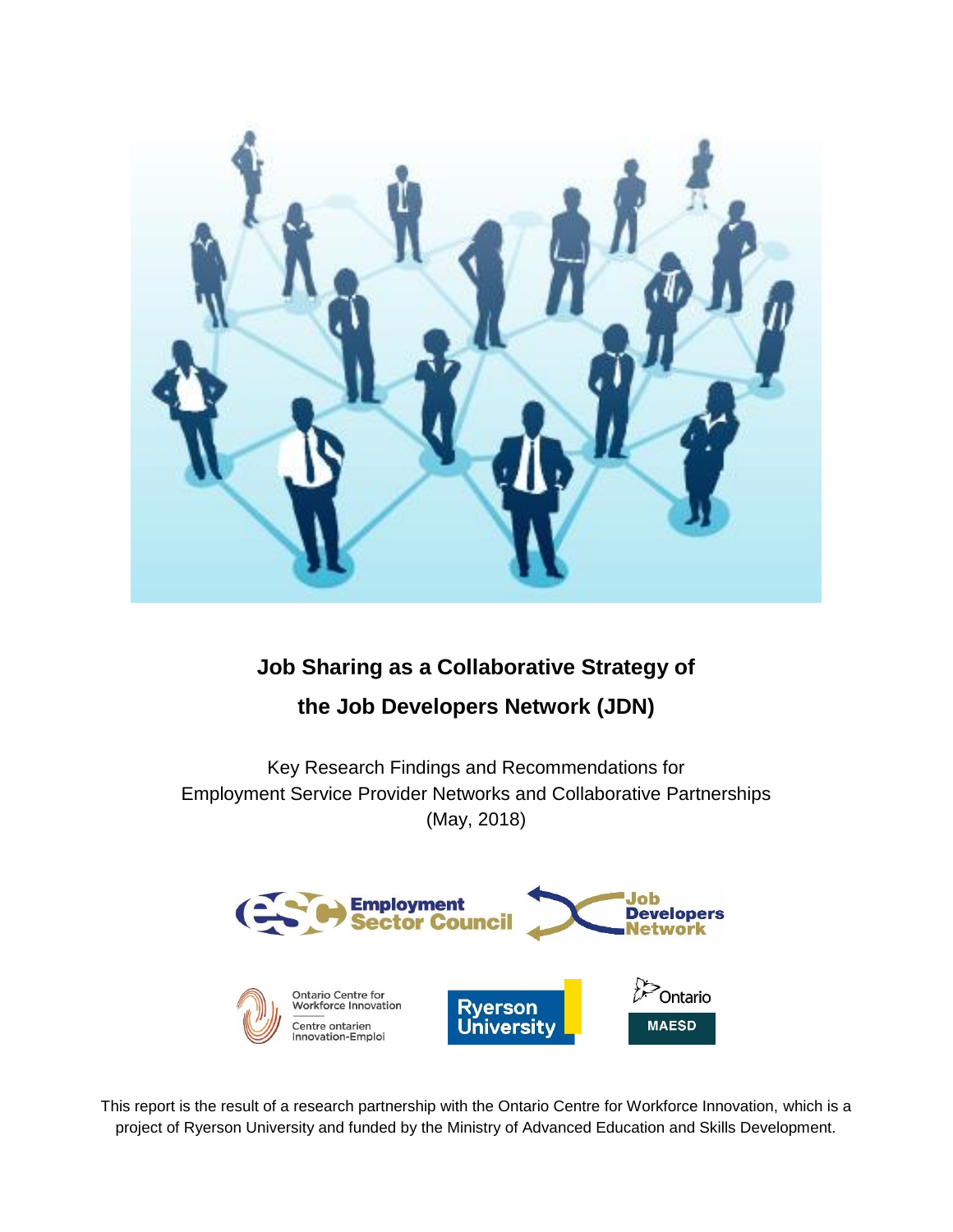## *Ontario's employment service provider organizations (ESPs) and their staff are increasingly collaborating with each other to enhance service delivery and improve employment outcomes.*

**For job development professionals in particular, whose service role is to connect employers and job seekers, collaborating with colleagues can provide valuable professional supports for their day-to-day work:**

- $\triangleright$  Making effective placements by sharing job postings
- $\triangleright$  Increasing referrals through networking and information sharing
- Increasing employer awareness of job development services through coordinated activities such as job fairs
- > Accessing colleagues' support and solutions when facing challenges.<sup>1</sup>

### **Job developer partnerships may also be constrained by:**

- $\triangleright$  The highly competitive nature of their work
- $\triangleright$  Low employer awareness of job developers' roles and resources
- $\triangleright$  Difficulty in measuring and describing the outcomes of collaborative strategies such as job sharing and cross-referrals.<sup>ii</sup>

Using the case of the Job Developers Network (JDN)<sup>iii</sup> which operates in the Southwestern Ontario region, we investigated the specific collaborative practice of sharing job postings over a 6 month period. JDN job developers from more than 20 member ESPs use an online portal to post job opportunities and refer candidates. Our results identify the value that job sharing provides for those involved, including job developers, employers, job seekers, and community employment service stakeholders.

## *Key Research Findings:*

#### **A. The job sharing portal generates useful regional Labour Market Information.**

Analyzing shared postings provides a valuable LMI snapshot of the types of harder-to-fill job orders facing job developers, including:

- $\triangleright$  The industries and occupations which challenge job developers in finding candidates
- $\triangleright$  Job type: more secure (full-time, higher wage) or more precarious (part time, low wage)
- $\triangleright$  Education and skills requirements
- $\triangleright$  The location of available jobs and transportation availability, and much more ...

#### **B. Job Developers have complex motivations for sharing postings with their network:**

- $\triangleright$  Jobs where no suitable or interested internal candidate can be found
- $\triangleright$  Jobs requiring personal transportation
- $\triangleright$  Jobs with multiple vacancies and/or with an urgent need by the employer to fill
- $\triangleright$  Demonstrating value-add and increased exposure to employers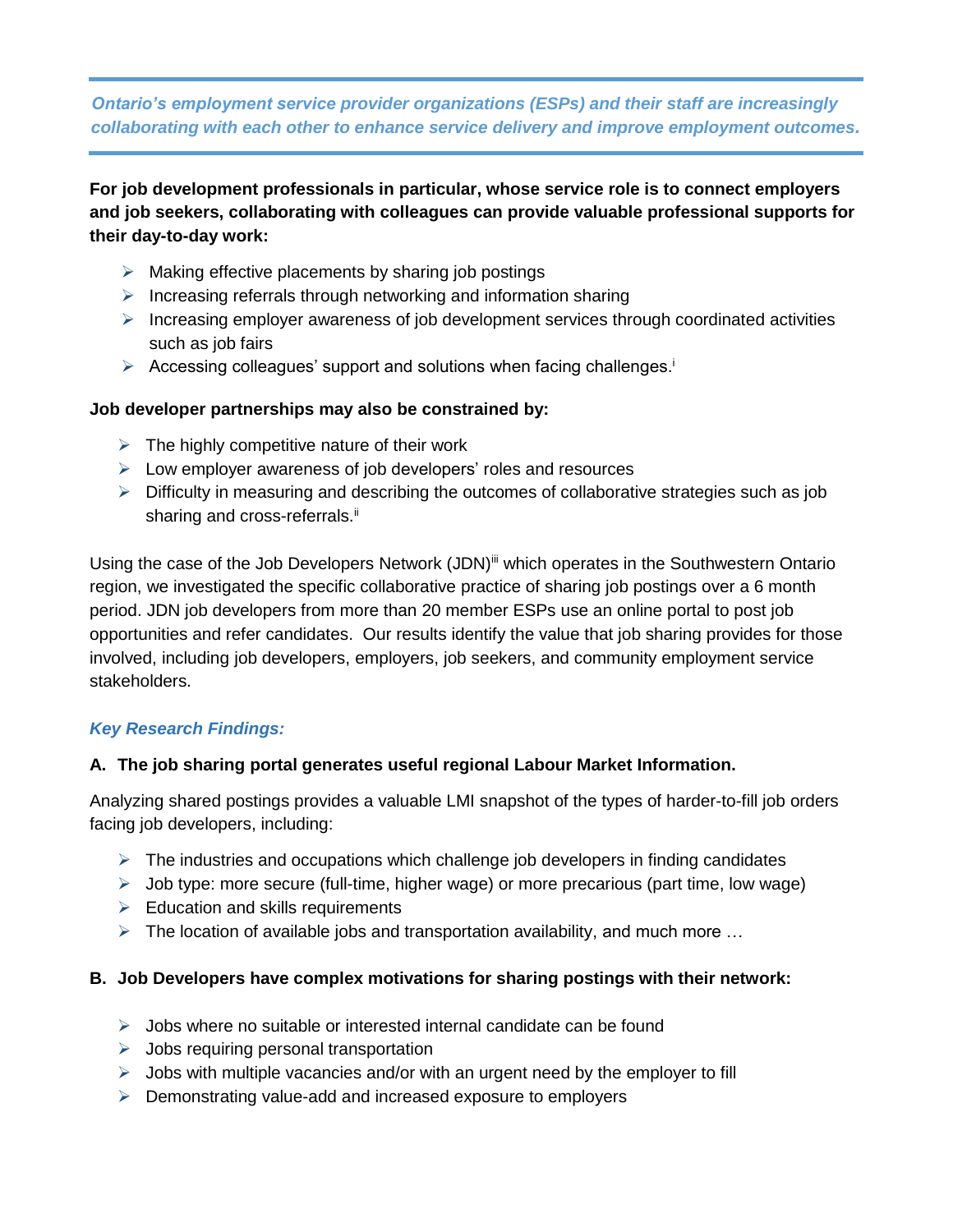*"I saw several benefits to sharing jobs on the portal. There was a quick turnaround needed, we had several positions available, we didn't have enough internal candidates/or enough qualified candidates, plus I felt like it was a good opportunity to connect with other service providers and team up."*

*"I always tell employers about the JDN and the portal. I use it as a marketing strategy so that they always know they are getting the most visibility I can provide."* 

### **C. Job Developers identify the following benefits of sharing job postings (and candidates):**

- $\triangleright$  Increasing the likelihood of successful employer and job seeker matches
- $\triangleright$  Reducing stress of hard-to-fill positions
- $\triangleright$  Confidence that candidates referred by their colleagues are pre-screened and job ready to the professional standards of the JDN
- $\triangleright$  Leveraging resources, funding, and information to secure good matches.

*"Using the portal to share jobs helps to lift the pressure off of one person. When you feel isolated, you can get support from peers. The portal helps me to feel more confident."* 

*"Fitting job seekers with jobs and employers is like fitting puzzle pieces together. You can't rush it. It has to be the right fit."* 

## **D. Employers appreciate that job developer collaboration increases their chance of finding good employees.**

- $\triangleright$  Increased exposure for their company and hiring needs
- $\triangleright$  Saves time by delivering candidates that are pre-screened and meet job requirements
- $\triangleright$  Candidates put forward by job developers tend to be higher quality and to work out longerterm
- $\triangleright$  Provides opportunities to job seekers who may have barriers to employers, and perhaps facing hardship.

*"This saves me a lot of time in searching for candidates and having to review applicant resumes that I receive online that are not relevant to the position."* 

*"I like the idea of job sharing across organizations. We are pretty open because we have a lot of labour jobs. Newcomers, old, young, as long as their personality fits and they meet our requirements we want them. We need a broad outreach."*

## **E. Community collaborative approaches to job development support an inclusive and diverse workforce, and remove barriers that limit employment opportunities for many.**

- $\triangleright$  Working together removes the stigma that can be associated with individual community organizations.
- $\triangleright$  Successful jobseeker employer matches increase employer awareness of the services and strengths of community ESPs.